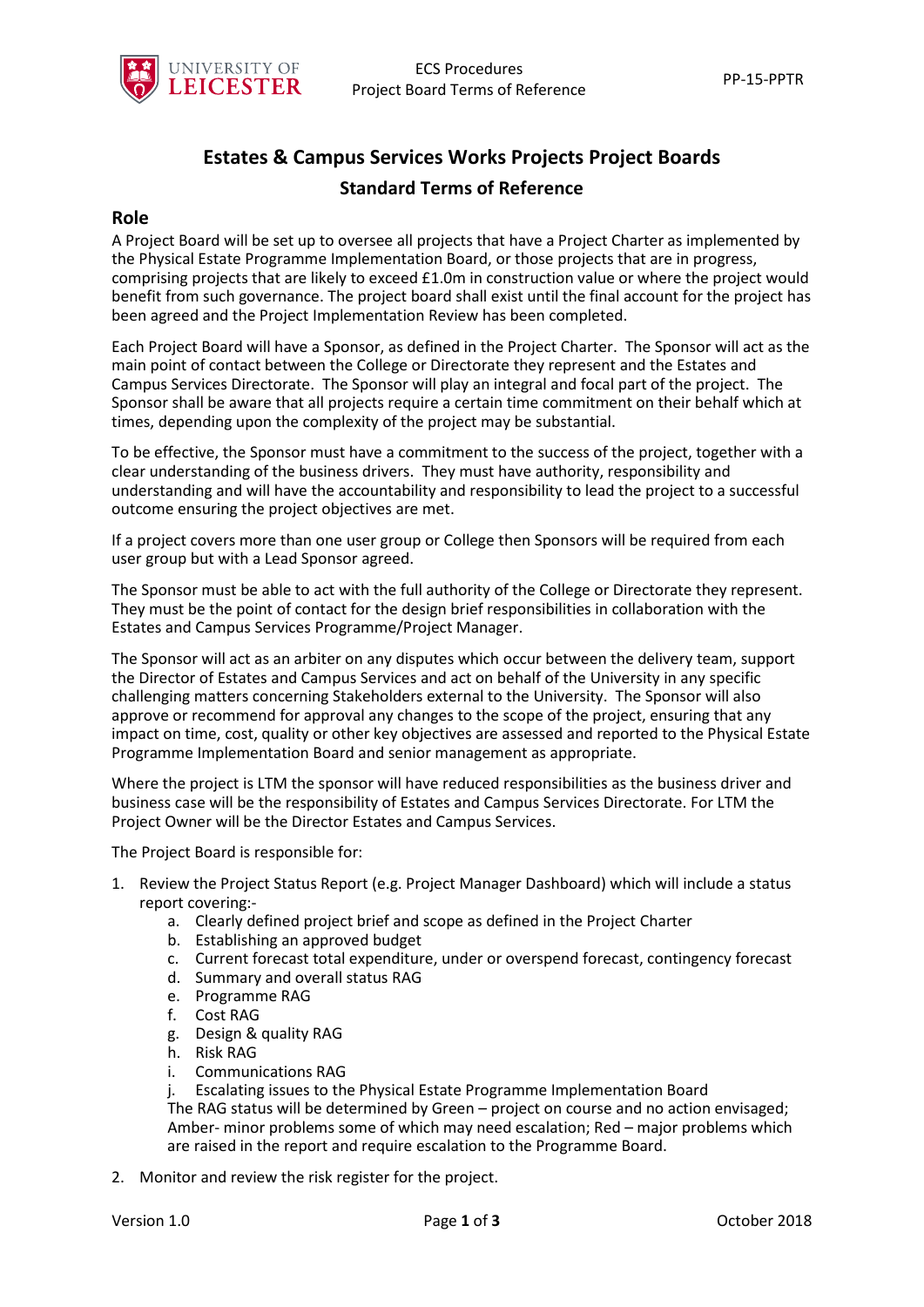

- 3. Ensure timely decisions are made and that the brief and design are signed off and frozen at the defined work stages.
- 4. Review and manage all change control requests; the project board able to approve change that remains in-line with the approved project budget allocation, however considers risk apportionment.
- 5. Ensure work streams (e.g. IT, Communications, Finance, HR, and Operations etc.) are resourced adequately and review work stream reports by exception.
- 6. Escalating issues to the Physical Estate Programme Implementation Board when required.

Note: Where change requests (individual or cumulative) exceed acceptable pre-construction levels e.g. 10% contingency (design and construction), this would require escalation. Once in post-contract (construction) stage, a risk/contingency drawdown schedule should be produced by the project team for approval by the project board to encourage effective allocation/apportionment of risk contingency as risk reduces throughout the project lifecycle.

The Project Board will be convened monthly and chaired by a member of the Estates Directorate. The 'Project Owner' will attend as defined in the Project Charter. The Chair will be responsible for ensuring the Board adheres to the Terms of Reference. The Chair will also be responsible for:-

- 1. Establishing the project Board and setting out the necessary communication processes.
- 2. Where appropriate, identify and obtain all necessary resources (financial and people) to ensure that the Project Board completes its work effectively.
- 3. Ensure that a Project Charter and Project Manager Dashboard are in place before proceeding with the Project.
- 4. Ensure that any changes in circumstances affecting the project are evaluated and that appropriate action is taken.
- 5. Ensure that a post occupancy evaluation is carried out and considered by all users and key stakeholders on the project.
- 6. Balance the needs of the University and the user's requirements.

#### **Secretariat**

Normally to be provided by Estates and Campus Services.

#### **Reports to**

Physical Estate Programme Implementation Board

#### **Constitution and Membership**

Project Chair

Project Sponsor

Project Owner

Head of Programme

University Project Manager

External Consultants (as required)

Senior End-User representative

Student Representative(s)

Board Secretary

Work stream Leads as required include Estates, IT, Communications, Space and Operations, Legal/Procurement etc.